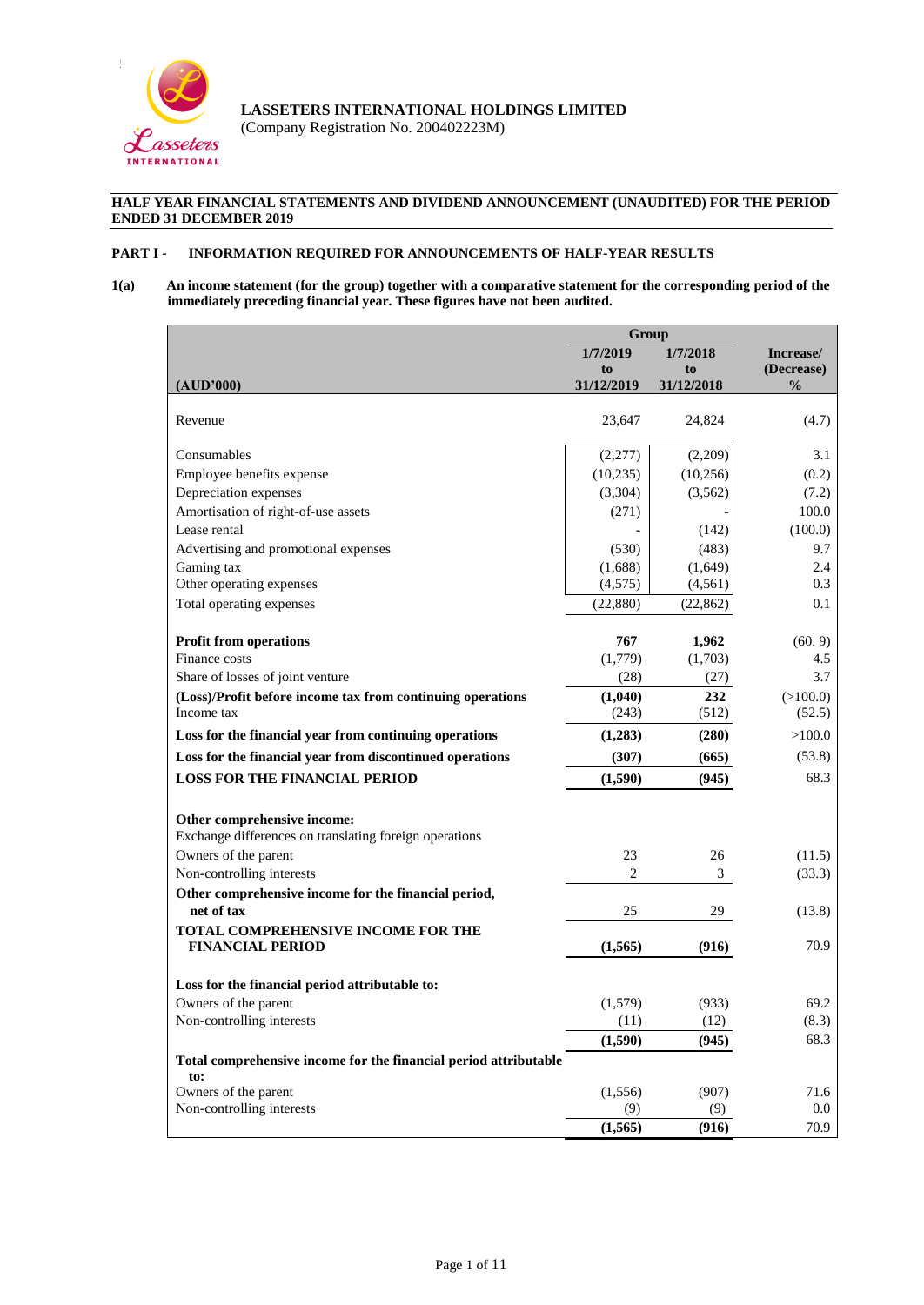| $1(a)(i)$ Loss before income tax is arrived at after charging/(crediting): |
|----------------------------------------------------------------------------|
|----------------------------------------------------------------------------|

|                                                      |                              | <b>Continuing Operations</b> | <b>Discontinued Operations</b> |                              | Group                        |                              |                                          |
|------------------------------------------------------|------------------------------|------------------------------|--------------------------------|------------------------------|------------------------------|------------------------------|------------------------------------------|
| (AUD'000)                                            | 1/7/2019<br>to<br>31/12/2019 | 1/7/2018<br>to<br>31/12/2018 | 1/7/2019<br>to<br>31/12/2019   | 1/7/2018<br>to<br>31/12/2018 | 1/7/2019<br>to<br>31/12/2019 | 1/7/2018<br>to<br>31/12/2018 | Increase/<br>(Decrease)<br>$\frac{0}{0}$ |
| Other income including                               |                              |                              |                                |                              |                              |                              |                                          |
| interest income                                      | (401)                        | (414)                        | $\overline{\phantom{a}}$       |                              | (401)                        | (414)                        | (3.1)                                    |
| Interest expense                                     | 1,779                        | 1,703                        |                                | 276                          | 1,779                        | 1,979                        | (10.1)                                   |
| Depreciation expenses                                | 3,304                        | 3,562                        |                                | 179                          | 3,304                        | 3,741                        | (11.7)                                   |
| Amortisation of right-of-use                         |                              |                              |                                |                              |                              |                              |                                          |
| assets                                               | 271                          |                              | $\overline{a}$                 |                              | 271                          |                              | 100.0                                    |
| Foreign exchange loss                                | 105                          | 29                           |                                |                              | 105                          | 29                           | >100.0                                   |
| Operating leases, exclude                            |                              |                              |                                |                              |                              |                              |                                          |
| lease rental                                         | 121                          | 214                          |                                |                              | 121                          | 214                          | (43.5)                                   |
| Gain on disposal of property,<br>plant and equipment |                              |                              | (9)                            |                              | (9)                          |                              | 100.0                                    |
|                                                      |                              |                              |                                |                              |                              |                              |                                          |

1(a)(ii) The results of the discontinued operations are as follows:

|                                                                   |                | Group          |                         |  |
|-------------------------------------------------------------------|----------------|----------------|-------------------------|--|
|                                                                   | 1/7/2019<br>to | 1/7/2018<br>to | Increase/<br>(Decrease) |  |
| (AUD'000)                                                         | 31/12/2019     | 31/12/2018     | $\frac{0}{0}$           |  |
| Revenue                                                           | 613            | 3,641          | (83.2)                  |  |
| Consumables                                                       | (88)           | (339)          | (74.0)                  |  |
| Employee benefits expense                                         | (318)          | (2,021)        | (84.3)                  |  |
| Depreciation expenses                                             |                | (179)          | (100.0)                 |  |
| Villa lease rental                                                | (101)          | (638)          | (84.2)                  |  |
| Advertising and promotional expenses                              | (22)           | (110)          | (80.0)                  |  |
| Other operating expenses                                          | (400)          | (743)          | (46.2)                  |  |
| Total operating expenses                                          | (929)          | (4,030)        | (76.9)                  |  |
| <b>Loss from operations</b>                                       | (316)          | (389)          | (18.8)                  |  |
| Exceptional items:-                                               |                |                |                         |  |
| - gain on disposal of property, plant and equipment               | 9              |                | 100.0                   |  |
| Finance costs                                                     |                | (276)          | (100.0)                 |  |
| Loss before income tax                                            | (307)          | (665)          | (53.8)                  |  |
| Income tax                                                        |                |                |                         |  |
| Loss for the financial year attributable to owners of the Company | (307)          | (665)          | (53.8)                  |  |
|                                                                   |                |                |                         |  |

Note:

With reference to the announcement dated 28 June 2019, Golden Door Health Retreat – Elysia Pty Limited ("**TGDE**"), a wholly-owned subsidiary of Lasseters International Holdings Limited, had on 28 June 2019 entered into two sale and purchase agreements for the disposal of the freehold land and property, and the business assets of TGDE. The disposal was completed on 29 July 2019.

The gain on the disposal was AUD9.16 thousand after deducting disposal expenses of AUD367.03 thousand comprising redundancy pay and transactional costs.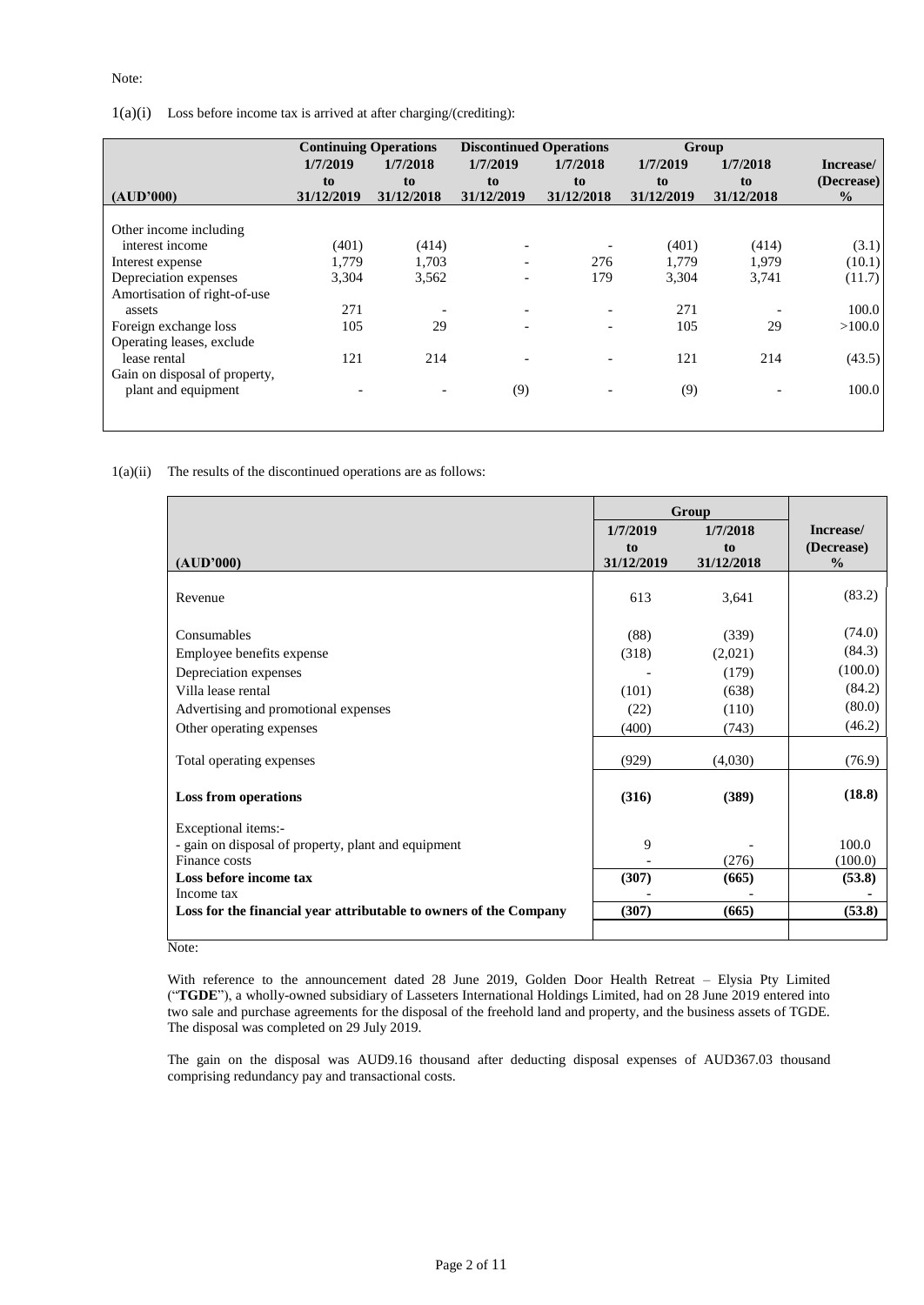|                                                                 | Group               |                     | Company        |                |  |  |
|-----------------------------------------------------------------|---------------------|---------------------|----------------|----------------|--|--|
| (AUD'000)                                                       | 31/12/2019          | 30/6/2019           | 31/12/2019     | 30/6/2019      |  |  |
|                                                                 |                     |                     |                |                |  |  |
| <b>Non-current assets</b><br>Property, plant and equipment      | 132,938             | 137,900             |                |                |  |  |
| Investment in subsidiaries                                      |                     |                     | 14,555         | 14,555         |  |  |
| Investment in joint venture                                     | 2,215               | 1,476               |                |                |  |  |
| Membership right                                                | 38                  | 38                  | 38             | 38             |  |  |
| Right-of-use assets                                             | 3,071               |                     |                |                |  |  |
|                                                                 | 138,262             | 139,414             | 14,593         | 14,593         |  |  |
| <b>Current assets</b>                                           |                     |                     |                |                |  |  |
| Inventories                                                     | 752                 | 578                 |                |                |  |  |
| Trade and other receivables                                     | 949                 | 1,386               | 525            | 2,574          |  |  |
| Cash and cash equivalents                                       | 1,466               | 1,641               | 10             | 7              |  |  |
|                                                                 | 3,167               | 3,605               | 535            | 2,581          |  |  |
| Assets classified as held for sale                              |                     | 4,836               |                |                |  |  |
|                                                                 | 3,167               | 8,441               | 535            | 2,581          |  |  |
| Less:                                                           |                     |                     |                |                |  |  |
| <b>Current liabilities</b>                                      |                     |                     |                |                |  |  |
| Trade and other payables<br>Provision for employee entitlements | 8,923<br>1,096      | 12,319<br>1,251     | 1,213          | 2,405          |  |  |
| Current income tax payables                                     | 494                 | 526                 |                |                |  |  |
| Bank borrowings - secured                                       | 5,458               | 5,618               |                |                |  |  |
| Lease liabilities                                               | 1,186               | 814                 |                |                |  |  |
|                                                                 | 17,157              | 20,528              | 1,213          | 2,405          |  |  |
| Liabilities classified as held for sale                         |                     | 188                 |                |                |  |  |
|                                                                 | 17,157              | 20,716              | 1,213          | 2,405          |  |  |
| Net current (liabilities)/assets                                | (13,990)            | (12, 275)           | (678)          | 176            |  |  |
| Less:                                                           |                     |                     |                |                |  |  |
| <b>Non-current liabilities</b>                                  |                     |                     |                |                |  |  |
| Trade and other payables                                        | 316                 | 375                 |                |                |  |  |
| Provision for employee entitlements                             | 121                 | 161                 |                |                |  |  |
| Bank borrowings - secured                                       | 59,836              | 61,286              |                |                |  |  |
| Lease liabilities<br>Deferred tax liabilities                   | 1,692<br>16,446     | 1,060<br>16.831     | $\mathcal{D}$  | $\overline{c}$ |  |  |
|                                                                 | 78,411              | 79,713              | $\overline{c}$ | $\overline{2}$ |  |  |
| Net assets                                                      | 45,861              | 47,426              | 13,913         | 14,767         |  |  |
|                                                                 |                     |                     |                |                |  |  |
| <b>Equity</b>                                                   |                     |                     |                |                |  |  |
| Share capital                                                   | 57,554              | 57,554              | 57,554         | 57,554         |  |  |
| Treasury shares                                                 | (426)               | (426)               | (426)          | (426)          |  |  |
| Foreign currency translation reserve                            | (3, 417)            | (3,440)             | (1,717)        | (1,717)        |  |  |
| Revaluation reserve<br>Accumulated losses                       | 52,031<br>(59, 963) | 52,031<br>(58, 384) | (41, 498)      | (40, 644)      |  |  |
| Equity attributable to the owners of                            |                     |                     |                |                |  |  |
| the parent                                                      | 45,779              | 47,335              | 13,913         | 14,767         |  |  |
| Non-controlling interests                                       | 82                  | 91                  |                |                |  |  |
| <b>Total equity</b>                                             | 45,861              | 47,426              | 13,913         | 14,767         |  |  |

# **1(b)(i) A balance sheet (for the issuer and group), together with a comparative statement as at the end of the immediately preceding financial year**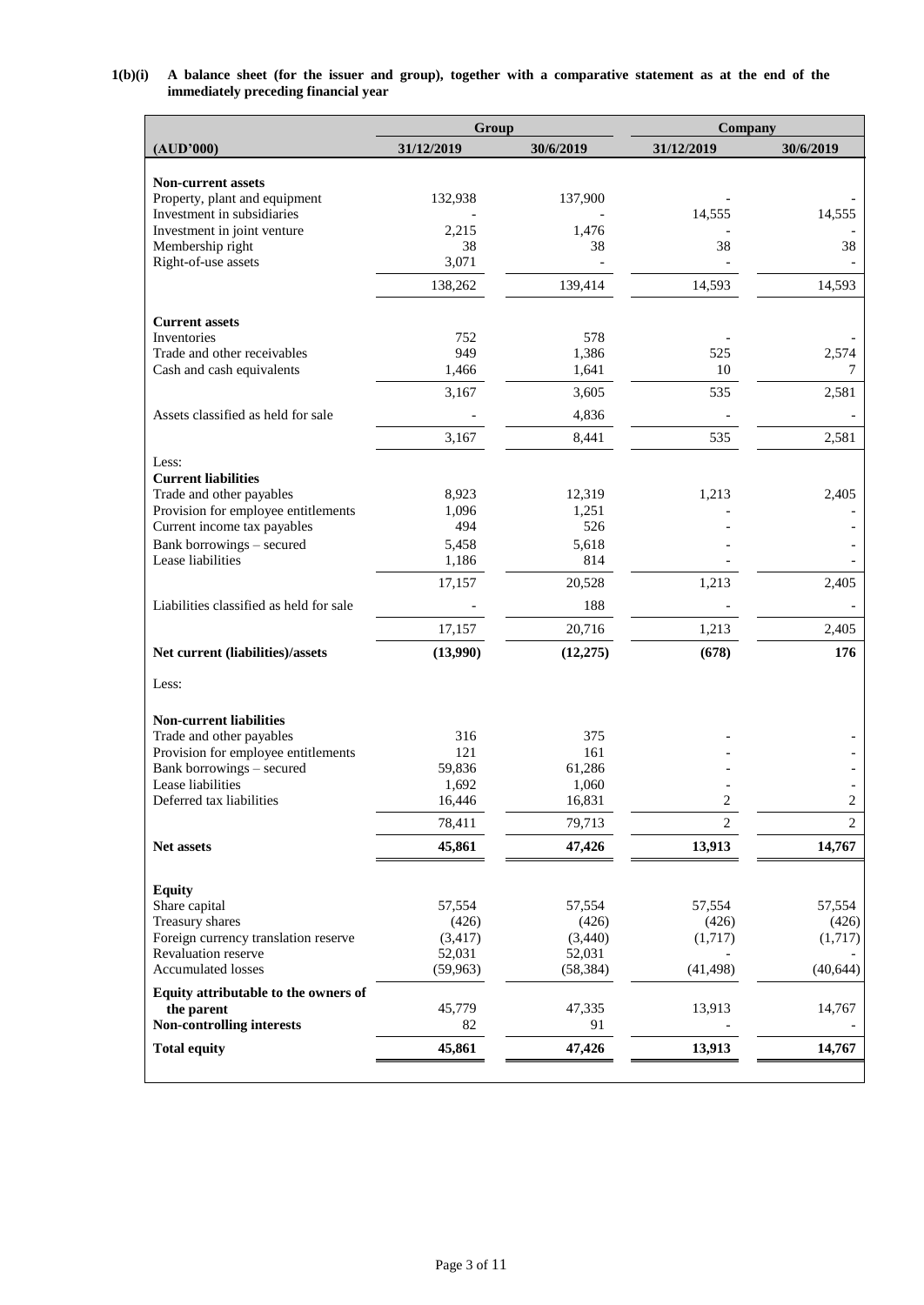# Note:

The results of TGDE have been presented separately as discontinued operations in the consolidated statement of comprehensive income.

As at 30 June 2019, the freehold land and property and certain liabilities were classified as assets held for sale and liabilities held for sale respectively in the statement of financial position.

# **1(b)(ii) Aggregate amount of group's borrowings and debt securities**

|                                  |                | Group<br>Group<br>As at 31/12/2019<br>As at 30/6/2019 |                |                  |
|----------------------------------|----------------|-------------------------------------------------------|----------------|------------------|
| (AUD'000)                        | <b>Secured</b> | <b>Unsecured</b>                                      | <b>Secured</b> | <b>Unsecured</b> |
| <b>Lease liabilities</b>         |                |                                                       |                |                  |
| Repayable within one year        | 836            | 350                                                   | 814            |                  |
| Repayable after one year         | 1,006          | 686                                                   | 1,060          |                  |
| <b>Bank borrowings – secured</b> |                |                                                       |                |                  |
| Repayable within one year        | 5,458          |                                                       | 5,618          |                  |
| Repayable after one year         | 59,836         |                                                       | 61,286         |                  |
|                                  |                |                                                       |                |                  |

# **Details of any collateral**

The Group's borrowings are secured by (a) registered mortgages on the Group's freehold land and buildings; (b) mortgage debenture on all the assets and uncalled capital of certain subsidiaries of the Group; (c) interlocking guarantees between certain subsidiaries of the Group; and (d) corporate guarantee.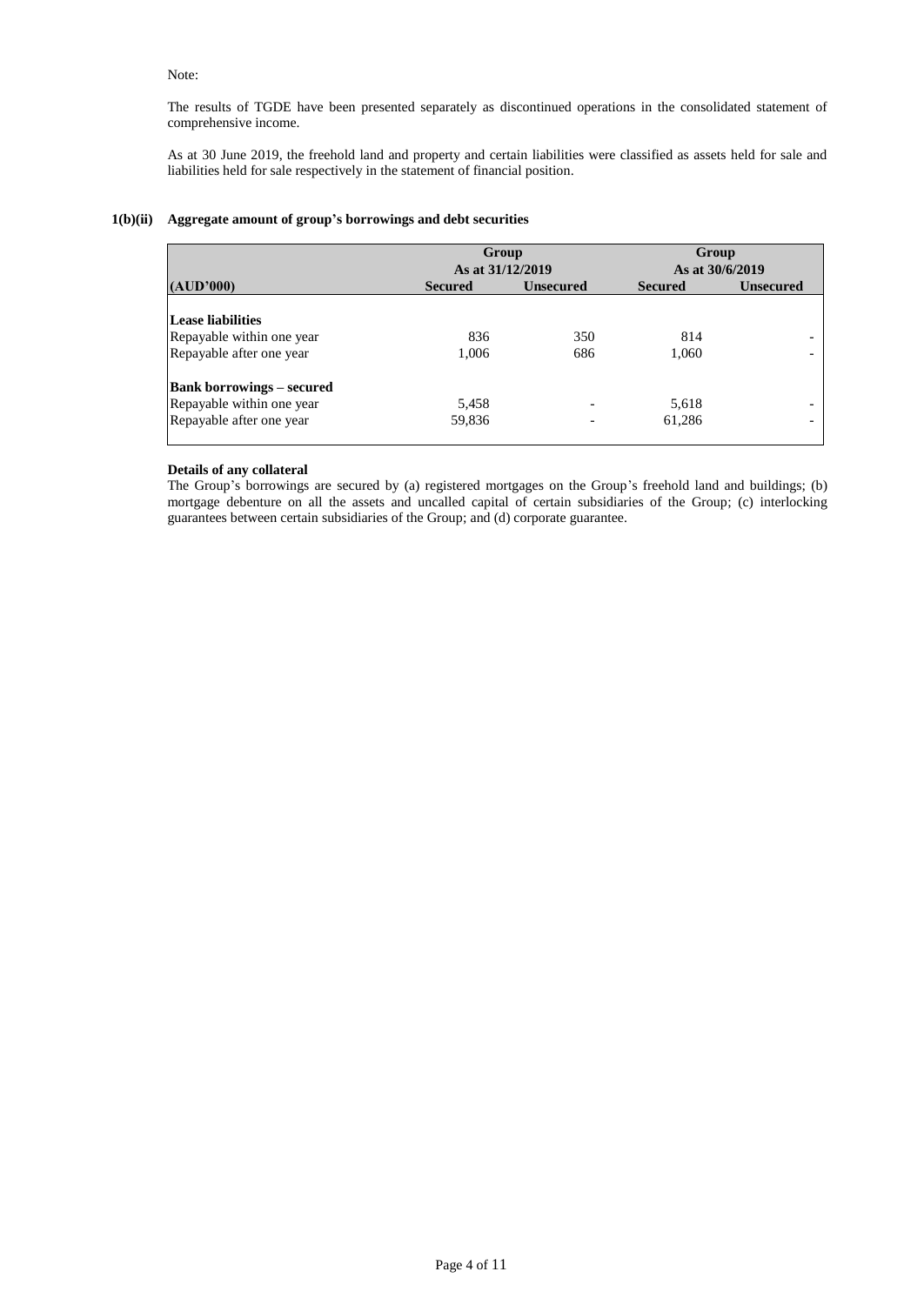|                                                                                                 | Group          |            |  |
|-------------------------------------------------------------------------------------------------|----------------|------------|--|
|                                                                                                 | 1/7/2019       | 1/7/2018   |  |
|                                                                                                 | to             | to         |  |
| (AUD'000)                                                                                       | 31/12/2019     | 31/12/2018 |  |
| <b>Cash flows from operating activities</b>                                                     |                |            |  |
| (Loss)/Profit before income tax from continuing operations                                      | (1,040)        | 232        |  |
| Loss before income tax from discontinued operations                                             | (307)          | (665)      |  |
|                                                                                                 | (1, 347)       | (433)      |  |
| Adjustments for:                                                                                |                |            |  |
| Depreciation expenses                                                                           | 3,304          | 3,741      |  |
| Amortisation of right-of-use assets                                                             | 271            |            |  |
| Gain on disposal of property, plant and equipment                                               | (9)            |            |  |
| Share of losses of joint venture                                                                | 28             | 27         |  |
| Interest expense                                                                                | 1,779          | 1,979      |  |
| Interest income                                                                                 | (4)            |            |  |
| Currency translation adjustment                                                                 | (15)           | 26         |  |
| Operating cash flows before working capital changes                                             | 4,007          | 5,340      |  |
|                                                                                                 |                |            |  |
| Working capital changes:<br>Inventories                                                         | 38             | 16         |  |
| Trade and other receivables                                                                     | 436            | 437        |  |
| Trade and other payables                                                                        | (4,237)        | 430        |  |
| Cash generated from operations                                                                  | 244            | 6,223      |  |
| Interest received                                                                               | $\overline{4}$ |            |  |
| Interest paid                                                                                   | (1,775)        | (1,979)    |  |
| Income tax paid                                                                                 | (663)          | (825)      |  |
| Net cash (used in)/from operating activities                                                    | (2,190)        | 3,419      |  |
|                                                                                                 |                |            |  |
| <b>Cash flows from investing activities</b>                                                     |                |            |  |
| Subscription of shares in joint venture                                                         |                | (166)      |  |
| Subscription of redeemable non-convertible non-cumulative preference<br>shares in joint venture | (748)          | (1,075)    |  |
| Proceed from disposal of discontinued operations                                                | 5,000          |            |  |
| Purchase of property, plant and equipment                                                       | (229)          | (281)      |  |
| Foreign currency translation adjustment                                                         | 41             | (6)        |  |
| Net cash from/(used in) investing activities                                                    | 4,064          | (1,528)    |  |
|                                                                                                 |                |            |  |
| <b>Cash flows from financing activities</b>                                                     |                |            |  |
| Proceeds from bank borrowings                                                                   | 550            |            |  |
| Repayments of bank borrowings                                                                   | (2,000)        | (1,800)    |  |
| Repayments of lease obligations                                                                 | (453)          | (606)      |  |
| Acquisition of non-controlling interest in a subsidiary                                         |                | (3)        |  |
| Foreign currency translation adjustment                                                         | 3              | 6          |  |
| Net cash used in financing activities                                                           | (1,900)        | (2,403)    |  |
| Net decrease in cash and cash equivalents                                                       | (26)           | (512)      |  |
| Cash and cash equivalents at beginning of financial period                                      | 23             | 1,340      |  |
| Currency translation adjustment on cash and cash equivalents                                    | 10             | (1)        |  |
| Cash and cash equivalents at end of financial period *                                          | 7              | 827        |  |
|                                                                                                 |                |            |  |
| $^\star$<br>Analysis of cash and cash equivalents:                                              |                |            |  |
| Cash and bank balances                                                                          | 1,466          | 2,113      |  |
| Bank overdraft                                                                                  | (1,459)        | (1,286)    |  |
|                                                                                                 | 7              | 827        |  |

# **1(c) A cash flow statement (for the group), together with a comparative statement for the corresponding period of the immediately preceding financial year**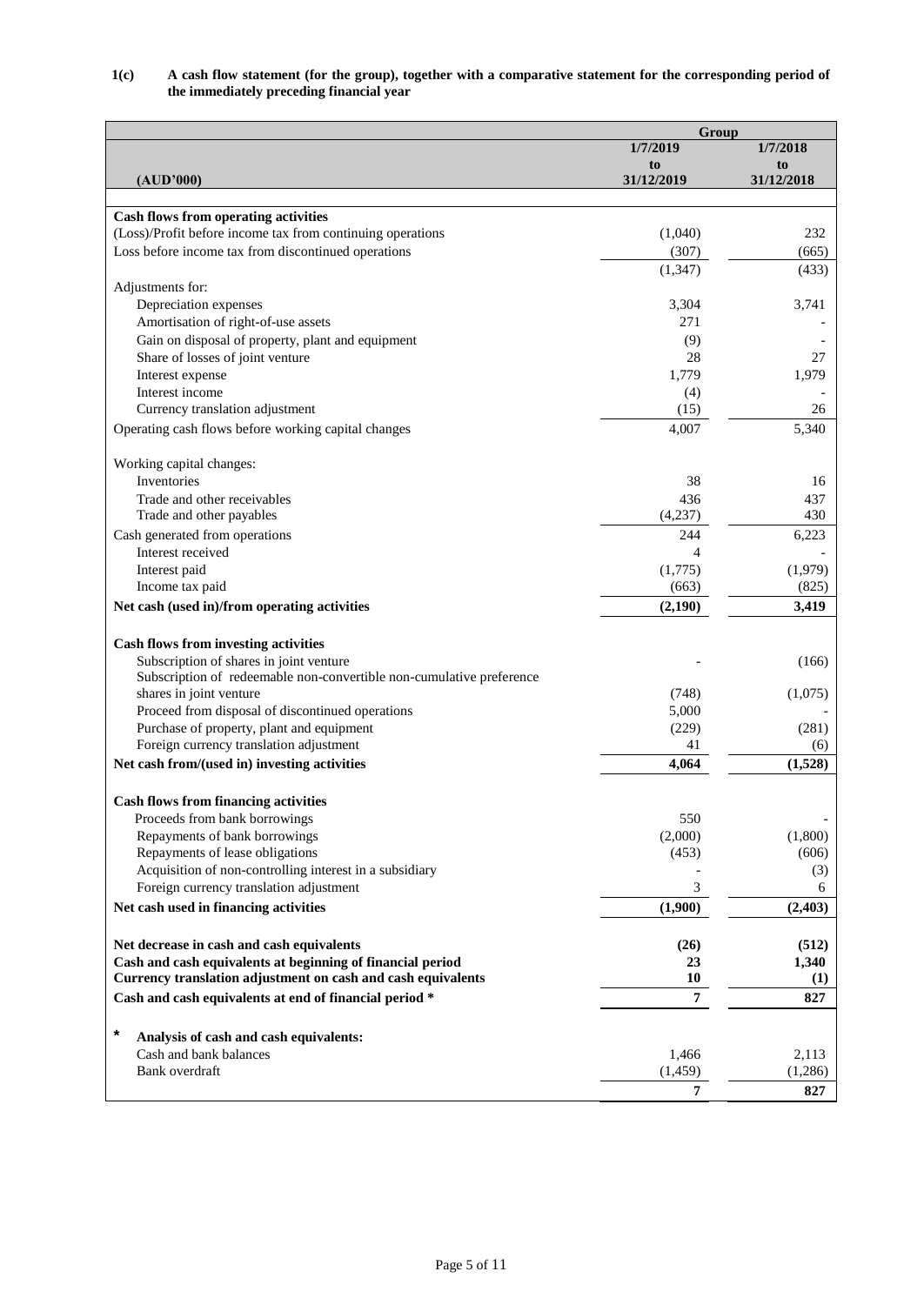**1(d)(i) A statement (for the issuer and group) showing either (i) all changes in equity or (ii) changes in equity other than those arising from capitalisation issues and distributions to shareholders, together with a comparative statement for the corresponding period of the immediately preceding financial year**

|                                                                                                 | Group                   |                           |                                |         |                                               |                   |                                         |                    |
|-------------------------------------------------------------------------------------------------|-------------------------|---------------------------|--------------------------------|---------|-----------------------------------------------|-------------------|-----------------------------------------|--------------------|
| (AUD'000)                                                                                       | <b>Share</b><br>capital | <b>Treasury</b><br>shares | Foreign<br>currency<br>reserve | reserve | translation Revaluation Accumulated<br>losses | <b>Subtotal</b>   | Non-<br>controlling<br><i>interests</i> | Total<br>equity    |
| Balance at 1 July 2018<br>Effects of acquiring non-<br>controlling interests in a<br>subsidiary | 57,554                  | (426)                     | (3,493)                        | 46,535  | (52, 927)<br>(83)                             | 47,243<br>(83)    | 95<br>25                                | 47,338<br>(58)     |
| Total comprehensive income<br>for the financial year                                            |                         |                           | 53                             | 5,496   | (5,374)                                       | 175               | (29)                                    | 146                |
| Balance at 30 June 2019                                                                         | 57,554                  | (426)                     | (3,440)                        | 52,031  | (58, 384)                                     | 47,335            | 91                                      | 47,426             |
| Balance at 1 July 2019<br>Total comprehensive income<br>for the financial year                  | 57,554                  | (426)                     | (3,440)<br>23                  | 52,031  | (58, 384)<br>(1,579)                          | 47,335<br>(1,556) | 91<br>(9)                               | 47,426<br>(1, 565) |
| Balance at 31 December<br>2019                                                                  | 57,554                  | (426)                     | (3,417)                        | 52,031  | (59, 963)                                     | 45,779            | 82                                      | 45,861             |

|                                                                                                            | Company                 |                           |                        |                                |                           |  |
|------------------------------------------------------------------------------------------------------------|-------------------------|---------------------------|------------------------|--------------------------------|---------------------------|--|
|                                                                                                            |                         |                           | Foreign<br>currency    |                                |                           |  |
| (AUD'000)                                                                                                  | <b>Share</b><br>capital | <b>Treasury</b><br>shares | translation<br>reserve | Accumulated<br><b>losses</b>   | <b>Total</b><br>equity    |  |
| Balance at 1 July 2018<br>Total comprehensive income for the financial year                                | 57.554                  | (426)                     | (1,717)                | (25,276)<br>(15,368)           | 30,135<br>(15,368)        |  |
| Balance at 30 June 2019                                                                                    | 57,554                  | (426)                     | (1,717)                | (40.644)                       | 14,767                    |  |
| Balance at 1 July 2019<br>Total comprehensive income for the financial year<br>Balance at 31 December 2019 | 57,554<br>57,554        | (426)<br>(426)            | (1,717)<br>(1,717)     | (40.644)<br>(854)<br>(41, 498) | 14,767<br>(854)<br>13,913 |  |

**1(d)(ii) Details of any changes in the company's share capital arising from rights issue, bonus issue, share buy-backs, exercise of share options or warrants, conversion of other issues of equity securities, issue of shares for cash or as consideration for acquisition or for any other purpose since the end of the previous period reported on. State also the number of shares that may be issued on conversion of all the outstanding convertibles, if any, against the total number of issued shares excluding treasury shares and subsidiary holdings of the issuer, as at the end of the financial period reported on and as at the end of the corresponding period of the immediately preceding financial year. State also the number of shares held as treasury shares and the number of subsidiary holdings, if any, and the percentage of the aggregate number of treasury shares and subsidiary holdings held against the total number of shares outstanding in a class that is listed as at the end of the current financial period reported on and as at the end of the corresponding period of the immediately preceding financial year.**

There was no change in the Company's share capital since the year ended 30 June 2019 and the Company has no outstanding convertibles as at 31 December 2019 (as at 30 June 2019: Nil). In addition, the number of treasury shares held by the Company as at 31 December 2019 is 3,548,000 (as at 30 June 2019: 3,548,000), representing 0.73% of the issued and paid up share capital of the Company as at 31 December 2019 (as at 30 June 2019: 0.73%). There were no subsidiary holdings held against the total number of shares outstanding as at 31 December 2019 (as at 30 June 2019: Nil).

### **1(d)(iii) To show the total number of issued shares excluding treasury shares as at the end of the current financial period and as at the end of the immediately preceding financial year.**

As at 31 December 2019, the total number of issued shares excluding treasury shares of the Company was 483,170,542 shares (30 June 2019: 483,170,542 shares excluding treasury shares).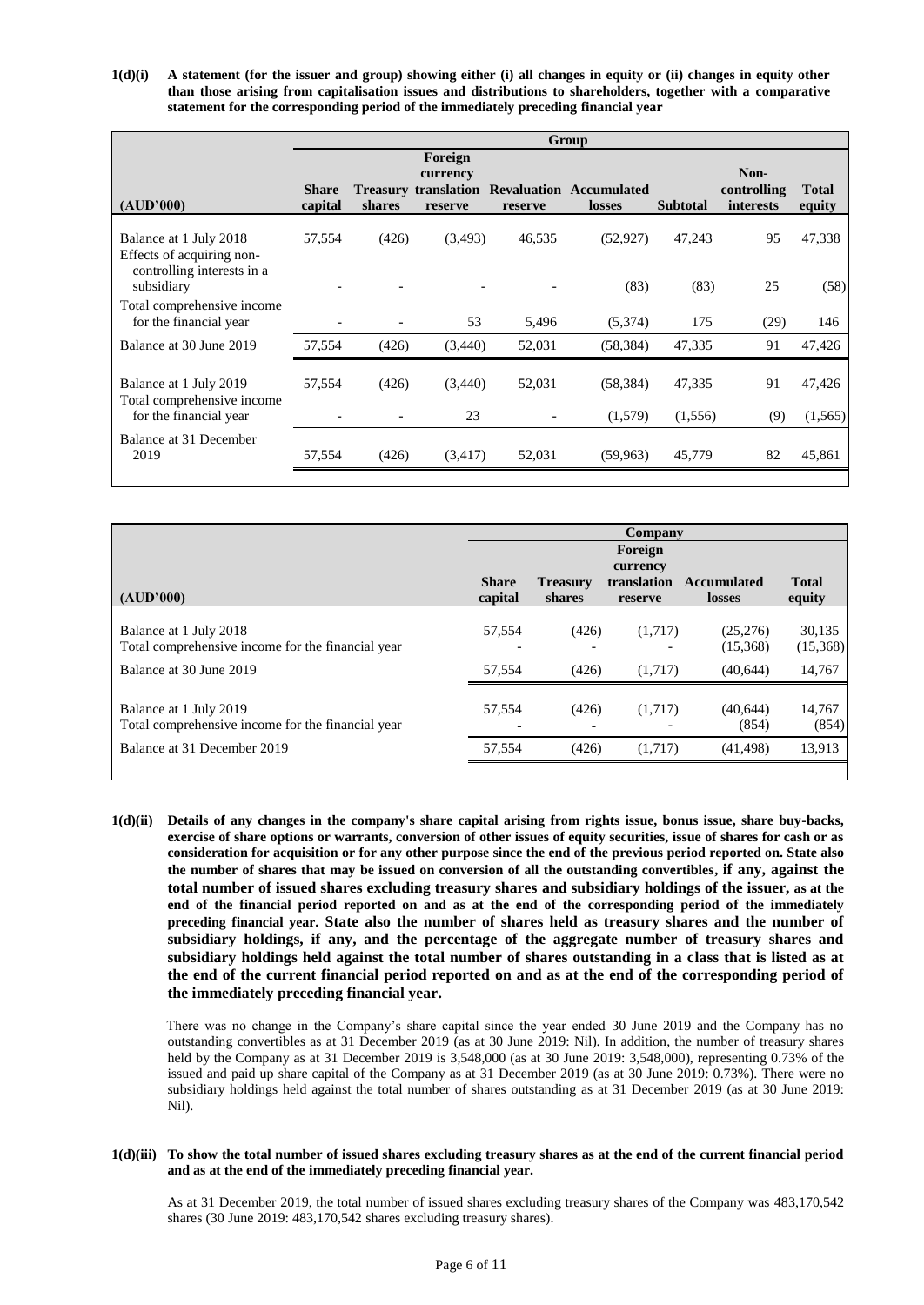**1(d)(iv) A statement showing all sales, transfers, disposal, cancellation and/or use of treasury shares as at the end of the current financial period reported on.**

There were no sales, transfers, disposal, cancellation and/or use of treasury shares as at 31 December 2019.

**1(d)(v) A statement showing all sales, transfers, cancellation and/or use of subsidiary holdings as at the end of the current financial period reported on.**

There were no sales, transfers, disposal, cancellation and/or use of subsidiary holdings as at 31 December 2019.

**2 Whether the figures have been audited or reviewed, and in accordance with which standard (e.g. the Singapore Standard on Auditing 910 Engagements to Review Financial Statements), or an equivalent standard.**

The figures have not been audited or reviewed by the auditors.

**3 Where the figures have been audited or reviewed, the auditor's report (including any qualifications or emphasis of matter).**

Not applicable.

### **4 Whether the same accounting policies and methods of computation as in the issuer's most recently audited financial statements have been applied.**

The Group has adopted mostly the same accounting policies and methods of computation in these financial statements as those used in preparing the most recently audited financial statements for the financial year ended 30 June 2019.

In addition, the Group also adopted various revisions to the Singapore Financial Reporting Standards (International) ("**SFRS(I)**"), which became effective beginning 1 July 2019, if applicable.

### **5 If there are any changes in the accounting policies and methods of computation, including any required by an accounting standard, what has changed, as well as the reasons for, and the effect, of the changes.**

The new accounting standard *SFRS(I) 16: Leases* which came into effect on 1 July 2019, sets out the principles for the recognition, measurement, presentation and disclosure of leases and introduces a single, on-balance sheet accounting model for leases.

The group will apply the new accounting standard on modified retrospective approach to recognise the cumulative effect of initially applying SFRS(I) 16. Accordingly, the comparative financial statements will not be restated. The adoption of SFRS(I) 16 did not give rise to any significant changes to Group's financial statements except for the increase in right-of-use assets and an increase in lease liabilities.

# **6 Earnings per ordinary shares of the group for the current financial period reported on and the corresponding period of the immediately preceding financial year after deducting any provision for preference dividends.**

|                                                                                             | Group       |             |  |
|---------------------------------------------------------------------------------------------|-------------|-------------|--|
|                                                                                             | 1/7/2019    | 1/7/2018    |  |
|                                                                                             | to          | to          |  |
|                                                                                             | 31/12/2019  | 31/12/2018  |  |
| Loss attributable to shareholders for the financial year (AUD'000)                          | (1,579)     | (933)       |  |
| Weighted Average Number of ordinary shares                                                  | 483,170,542 | 483,170,542 |  |
| Earnings per ordinary shares (AUD cents)<br>Basic and fully diluted basis<br>$\overline{a}$ | (0.33)      | (0.19)      |  |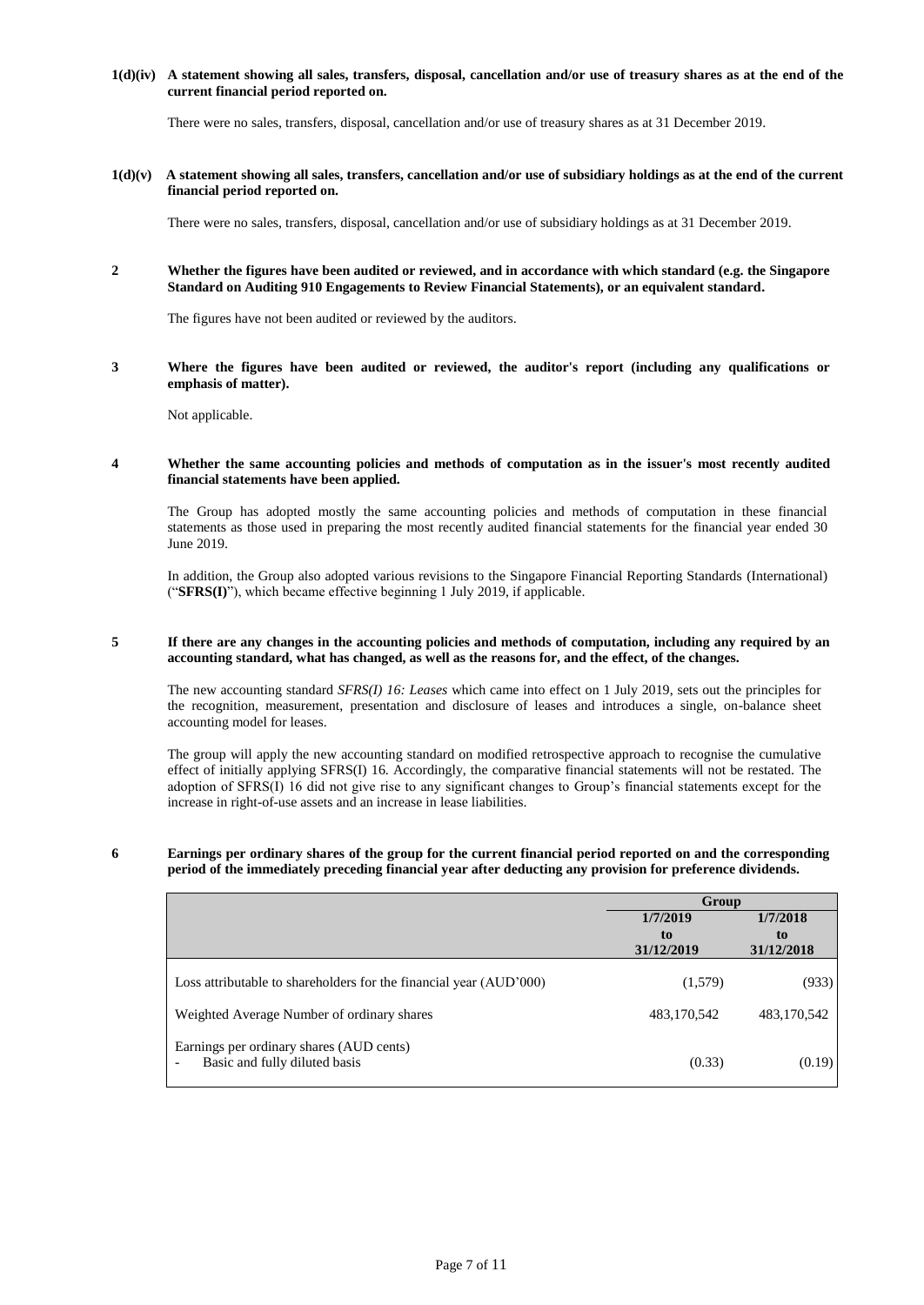**7 Net asset value (for the issuer and group) per ordinary share based on issued share capital of the issuer at the end of the (a) current period reported on; and (b) immediately preceding financial year.**

|                                                                                                                                            | Group      |           | Company    |           |
|--------------------------------------------------------------------------------------------------------------------------------------------|------------|-----------|------------|-----------|
|                                                                                                                                            | 31/12/2019 | 30/6/2019 | 31/12/2019 | 30/6/2019 |
| Net asset value per ordinary shares<br>based on issued capital (excluding treasury shares)<br>at the end of the financial year (AUD cents) | 9.49       | 9.82      | 2.88       | 3.06      |

- **8 A review of the performance of the group, to the extent necessary for a reasonable understanding of the group's business. It must include a discussion of the following:-**
	- **(a) any significant factors that affected the revenue, costs, and earnings of the group for the current financial period reported on, including (where applicable), seasonable or cyclical factors; and**
	- **(b) any material factors that affected the cash flow, working capital, assets or liabilities of the group during the current financial period reported on.**

# **Profit and Loss Statement**

The Group registered a net loss of AUD1.59 million for the half year ended 31 December 2019 ("**HY2020**") as compared to a net loss of AUD0.95 million in the same period last year ("**HY2019**") on the back of a 4.74% decrease in total revenue from AUD24.82 million to AUD23.65 million. The decrease was mainly attributable to lower gaming revenue in the Group's land-based hotel and casino operations in Alice Springs, Northern Territory ("**NT**") arising from a softening gaming market. This was mitigated by strong growth in hotel and convention centre revenue which recorded an increase of 6.68% and 8.38% respectively. The business in NT remained profitable and continued to be the main driver to the Group revenue, contributing 98.48% or AUD23.29 million (HY2019: 98.35% or AUD24.41 million) to the total revenue.

Total operating expenses remained consistent with a marginal increase of 0.08% or AUD0.02 million to AUD22.88 million in HY2020 as compared to AUD22.86 million in HY2019, despite a 2.00% increase in gaming tax rate and aggressive marketing spent in an effort to increase gaming market share.

The Group registered Earnings before Interest, Tax, Depreciation and Amortisation of AUD4.34 million compared to AUD5.52 million in HY2019 mainly due to lower revenue as mentioned above.

As reported in previous announcements, the Group completed the disposal of the freehold land and property, and the business assets of TGDE on 29 July 2019. The Group registered a loss from discontinued operations of AUD0.31 million in HY2020 as compared to AUD0.67 million in HY2019.

Total depreciation expenses from continuing and discontinued operations reduced by 11.68% or AUD0.44 million to AUD3.30 million in HY2020 (HY2019: AUD3.74 million), mainly due to nil depreciation in discontinued operations and the effects of adoption of SFRS(I) 16 Leases, which has resulted in an amortisation of right-of-use assets of AUD0.27 million.

Finance costs from continuing and discontinued operations decreased by 10.11% or AUD0.20 million to AUD1.78 million in HY2020 from AUD1.98 million in HY2019. The savings was due to repayment of bank borrowings and lower interest rate.

Losses of joint venture comprise of mainly office overheads and statutory expenses, and the Group's share of losses is marked against its equity investment.

The Group's income tax was attributable to the land-based hotel and casino operations. The Group continued with its prudent view by not recognising its deferred tax income on tax loss subsidiaries.

#### **Balance Sheet Review**

As at 31 December 2019, the Group recorded a decrease in net assets to AUD45.86 million as compared to AUD47.43 million as at 30 June 2019 whilst the net current liabilities increased to AUD13.99 million, from AUD12.28 million. The total assets of the Group have decreased by AUD6.43 million to AUD141.43 million from AUD147.86 million. The fluctuations of net current liabilities and total assets of the Group was mainly due to the disposal of TGDE during the period.

The adoption of SFRS(I) 16: Leases has given rise to a right-of-use assets of AUD3.07 million and the corresponding current and non-current lease liabilities of AUD1.19 million and AUD1.69 million respectively as at 31 December 2019.

As disclosed in the previous announcements, the negative working capital recorded for the period under review was mainly due to the cash nature of the Group's core casino operating business, where capital expenditures were being partially funded by short-term payables.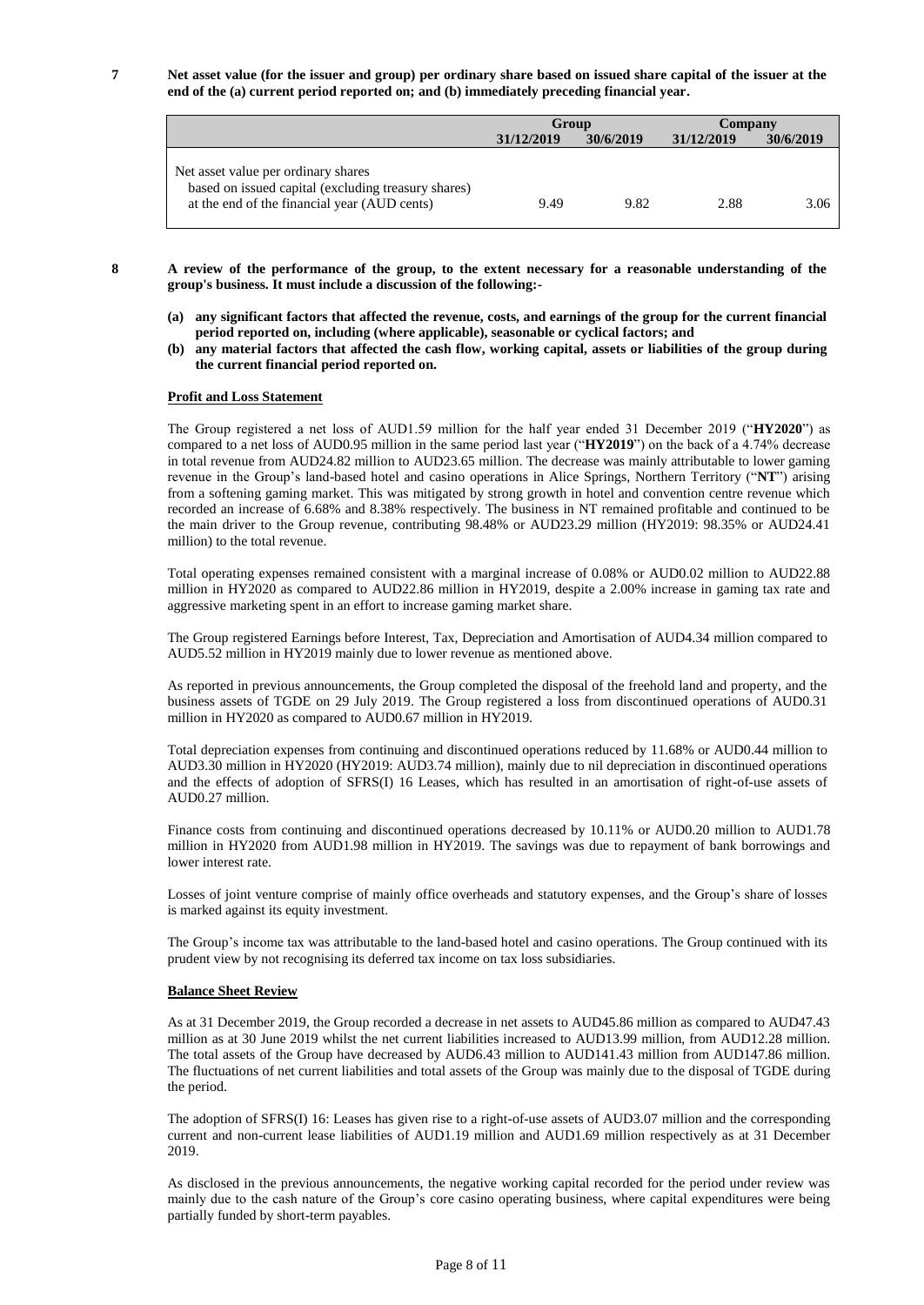**8 A review of the performance of the group, to the extent necessary for a reasonable understanding of the group's business. It must include a discussion of the following:-**

**(a) any significant factors that affected the revenue, costs, and earnings of the group for the current financial period reported on, including (where applicable), seasonable or cyclical factors; and**

**(b) any material factors that affected the cash flow, working capital, assets or liabilities of the group during the current financial period reported on. (Continued)**

### **Cash Flow Review**

For the period under review, the Group recorded net cash outflow from operating activities of AUD2.19 million, as compared to a net cash inflow of AUD3.42 million in the corresponding period. This was mainly due to lower revenue and higher outflow in trade and other payables including refunds made to forward booking guests and redundancy payments to staff following the sale of TGDE. The proceeds from the sale of AUD5.00 million is reflected in the investing activities.

Net cash used in financing activities decreased to AUD1.90 million (HY2019: AUD2.40 million) due to less net repayment of bank borrowings. Cash and cash equivalents as at 31 December 2019 stands at AUD0.01 million as compared to AUD0.02 million as at 30 June 2019.

#### **9 Where a forecast, or a prospect statement, has been previously disclosed to shareholders, any variance between it and the actual results.**

Not applicable, as no forecast or prospect statement has been previously disclosed.

# **10 A commentary at the date of the announcement of the significant trends and competitive conditions of the industry in which the group operates and any known factors or events that may affect the group in the next reporting period and the next 12 months.**

The Group's land-based hotel and casino operations remain its key revenue and earnings contributors. According to a competitor analysis report by STR, our hotel, Crowne Plaza Alice Springs Lasseters continues to achieve growth and has consistently outperformed competitors in the region. Occupancy rates have also improved with the influx of tourists to Alice Springs in the months leading to the permanent climbing ban of Uluru in October 2019. However, we are vigilant against the threat of the recent severe bushfire currently impacting many communities across Australia and the novel coronavirus outbreak, which will likely have an effect on the hospitality industry, including domestic and international tourism to the NT in the next 12 months.

Notwithstanding this, the NT Government continues to invest in tourism for the NT with the Turbo2 initiatives, committing an additional investment of AUD62.80 million over two financial years starting 2019/2020 in support of the local economy to grow its tourism potential (source: https://turbochargingtourism.nt.gov.au/home). This coupled with the on-going NT Government support in the business events, specifically Alice Springs Convention Centre, will continue improve the prospects of Alice Springs as a preferred unique tourist destination and Meeting, Incentives, Conventions and Exhibitions venue in Central Australia. On the back of the recent severe bushfires across the country, the Australian Government has channelled a further AUD76.00 million to boost the tourism sector, according to a joint media release dated 19 January 2020 (source: https://www.trademinister.gov.au/minister/simonbirmingham/media-release/rebuilding-australian-tourism).

Following two consecutive years of increases in gaming tax and an aggressive machines renewal drive from the local clubs, the Group's gaming division has been withstanding challenges, affecting its gaming revenue and contribution. A change in government alcohol policy and the resulting tightening in security has also resulted in lower patronage as well as additional business cost. To counter this, the Group has recently added new contemporary gaming machines and upgraded our cash redemption terminals on top of increasing marketing activities to protect and grow our market share. These new machines have proven to be very popular over the last two months, spearheading our casino to regain some lost market share in an overall declining gaming market. The Group will continue to focus on its machines replacement program to enhance our gaming offerings; improve gaming floor facilities and ambience; and continue to innovate our loyalty programme and identifying new areas of improvements to mitigate the challenges.

The Group's joint venture in Malaysia to develop, own and operate a 229-key 4-star Mercure hotel under the ACCOR group remains on track with targeted soft opening in mid-2020.

For FY2020, the Board will continue to prudently manage its business strategies and focus on effective cost management amidst a decelerating growth in the Australian economy and low interest rate environment.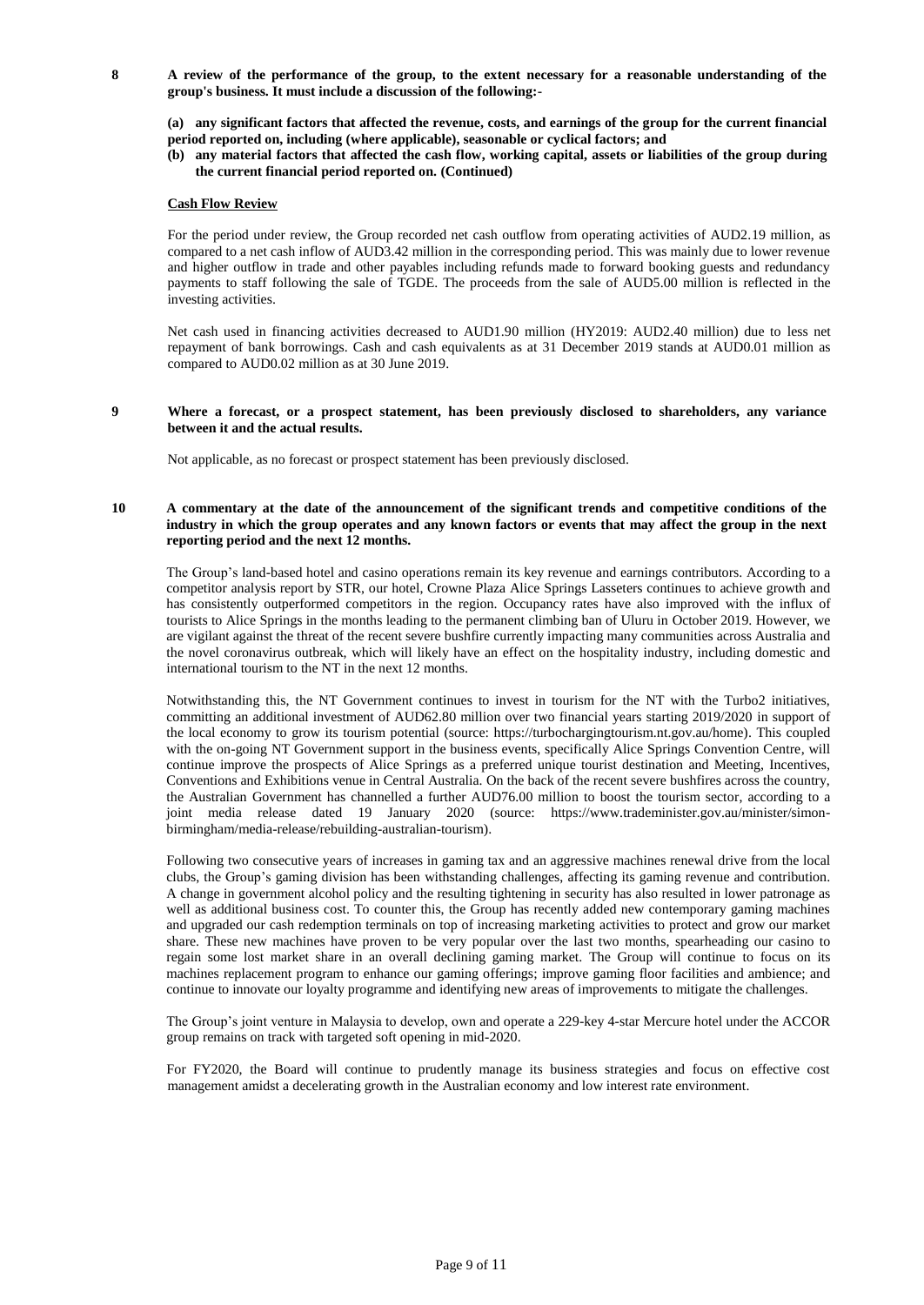# **11 If a decision regarding dividend has been made:**

#### **(a) Whether an interim (final) ordinary dividend has been declared (recommended); and**

No dividend has been declared for the financial period ended 31 December 2019.

#### **(b) (i) Amount per share**

No dividend has been declared for the financial period ended 31 December 2019.

### **(ii) Previous corresponding period**

No dividend has been declared for the financial period ended 31 December 2018.

**(c) Whether the dividend is before tax, net of tax or tax exempt. If before tax or net of tax, state the tax rate and the country where the dividend is derived. (If the dividend is not taxable in the hands of shareholders, this must be stated).**

Not applicable.

### **(d) The date the dividend is payable**

Not applicable.

**(e) The date on which Registrable Transfers received by the company (up to 5.00 pm) will be registered before entitlements to the dividend are determined.**

Not applicable.

# **12 If no dividend has been declared/recommended, a statement to that effect and the reason(s) for the decision.**

No dividend for the half year ended 31 December 2019 has been declared as the Group has not recorded profits.

# **13 If the group has obtained a general mandate from shareholders for IPTs, the aggregate value of such transactions as required under Rule 920 1(a)(ii). If no IPT mandate has been obtained, a statement to that effect.**

The Group has not obtained a general mandate from shareholders for Interested Person Transactions.

## **14 Negative assurance confirmation on half year financial results pursuant to Rule 705(5) of Section B: Rules of Catalist of the Listing Manual of the Singapore Exchange Securities Trading Limited ("Listing Manual")**

We, Dato' Jaya J B Tan (Executive Chairman) and Dato' Kamal Y P Tan (Director), being two directors of the Company, do hereby confirm on behalf of the board of directors of the Company that, to the best of our knowledge, nothing has come to the attention of the board of directors of the Company which may render the financial results for the six months ended 31 December 2019 to be false or misleading in any material respect. A statement signed by us is on record.

### **15 Confirmation that the issuer has procured undertakings from all its directors and executive officers (in the format set out in Appendix 7H) under Rule 720(1) of the Listing Manual**

The Company hereby confirms that it has procured signed undertakings from all its Directors and relevant executive officers in the format as set out in Appendix 7H of the Listing Manual in accordance with Rule 720(1) of the Listing Manual.